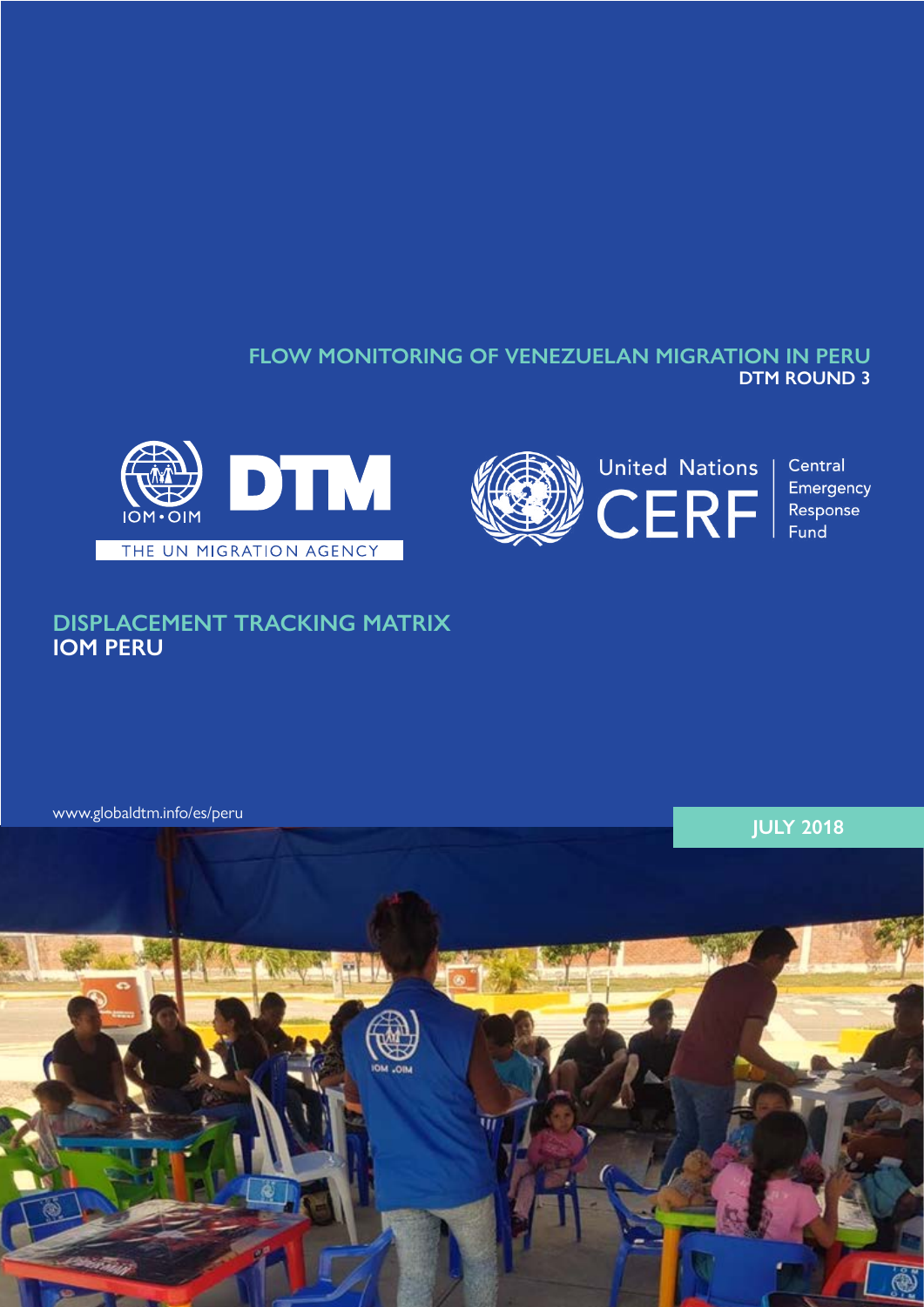#### **FLOW MONITORING OF VENEZUELAN MIGRATION IN PERU — DTM ROUND 3**

IOM works to help ensure the orderly and humane management of migration, to promote international cooperation on migration issues, to assist in the search for practical solutions to migration problems and to provide humanitarian assistance to migrans in need, including refugees and internally displaced people.

**International Organization for Migration (IOM)**

**José Iván Dávalos** Chief of Mission

**Diana Gómez Muñoz** Project Coordinator

**Julio Gutiérrez** Information Management Clerk

**Support Team**

Priscilla Silva Maria Fernanda Hurtado Jorge Vergel Luis Alemán

**Illustration:** Freepik — www.freepik.com

Calle Miguel Seminario 320, piso 14, San Isidro Lima — Perú Telf. +51 (1) 633-0000 iomperudtm@iom.int

© International Organization for Migration (IOM) 2018

This report cannot be reproduced, archived nor forwaded in any way —electronic mail, fotocopy, recorded or others— without the previous consent of the organization.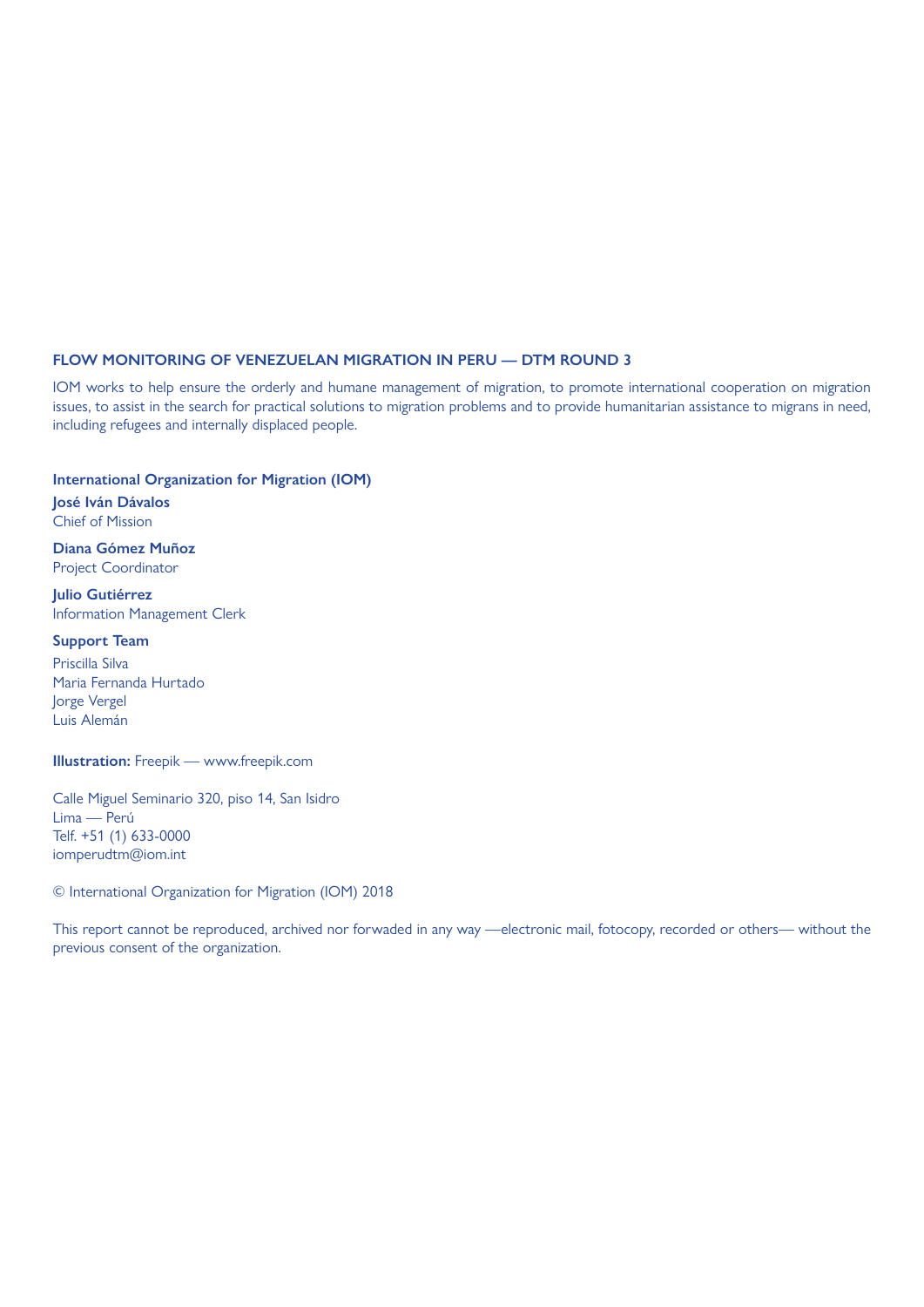

## **INTRODUCTION**

The increasing rate of Venezuelan citizens migrating to the countries in South America, Central American and the Caribbean, is of particular interest to the International Organization for Migration (IOM) which aims to promote safe and orderly migration that respects the fundamental rights of migrants.

The regional response that addresses the challenges posed by this development of mixed flows that are made up of migrants, asylum seekers and/or refugees, is set out in the IOM Regional Action Plan<sup>1</sup> which aims to strengthen the response in these regions through four strategic components: 1) Production and dissemination of data, 2) Capacity and coordination, 3) Direct assistance and vulnerability, and 4) Socioeconomic integration.

The first strategic component addresses the need to generate accurate and reliable data that supports government institutions at central, regional and local levels as well as United Nations agencies and humanitarian partners in planning the response and attention given to this population, especially to those who are in a state of vulnerability.

In line with this strategic component, the Displacement Tracking Matrix (DTM) monitors the mixed flows leaving Venezuela and arriving to Peru, providing reliable data that supports the development of appropriate actions, in order to overcome challenges related to the current migratory development.

According to the National Superintendence of Migration (SNM for its acronym in spanish) of Peru, a total of 462,661 Venezuelans entered Peru between the beginning of 2017 and June 2018. 78.8% of this population has entered the country through the northern border, in the region of Tumbes. Likewise, a total of 191,544 Venezuelan citizens have left Peru through a border, with 58.9% leaving Peru through a southern border point in the Tacna region.

As of June 2018, a total of 51,751 Venezuelans had obtained a Temporary Residence Permit (PTP) and a total of 13,245 had been granted the migratory status of Resident Citizen. According to figures provided by the Ministry of Foreign Affairs' Special Commission for Refugees, 126,997 Venezuelan citizens had applied for asylum in Peru prior to June 2018.

<sup>1</sup>Regional Action Plan: [http://www.iom.int/sites/default/files/press\\_release/file/plan\\_de\\_accion\\_regional\\_en\\_espanol.pdf](http://www.iom.int/sites/default/files/press_release/file/plan_de_accion_regional_en_espanol.pdf)

## **CONTENT**

- **I. [METHODOLOGY](#page-3-0)**
- **II. [PROFILE OF VENEZUELANS SURVEYED](#page-4-0)**
- **III. EDUCATION AND EMPLOYMENT PROFILE**
- **IV. [SOCIOECONOMIC STATUS IN METROPOLITAN LIMA](#page-6-0)**
- **V. MIGRATORY STATUS**
- **VI. MIGRATORY ROUTE**
- **VII. LIVING CONDITIONS IN METROPOLITAN LIM[A](#page-10-0)**
- **VIII. SATEFY**
- **IX. ADDITIONAL CONCLUSIONS AND CONSIDERATION[S](#page-15-0)**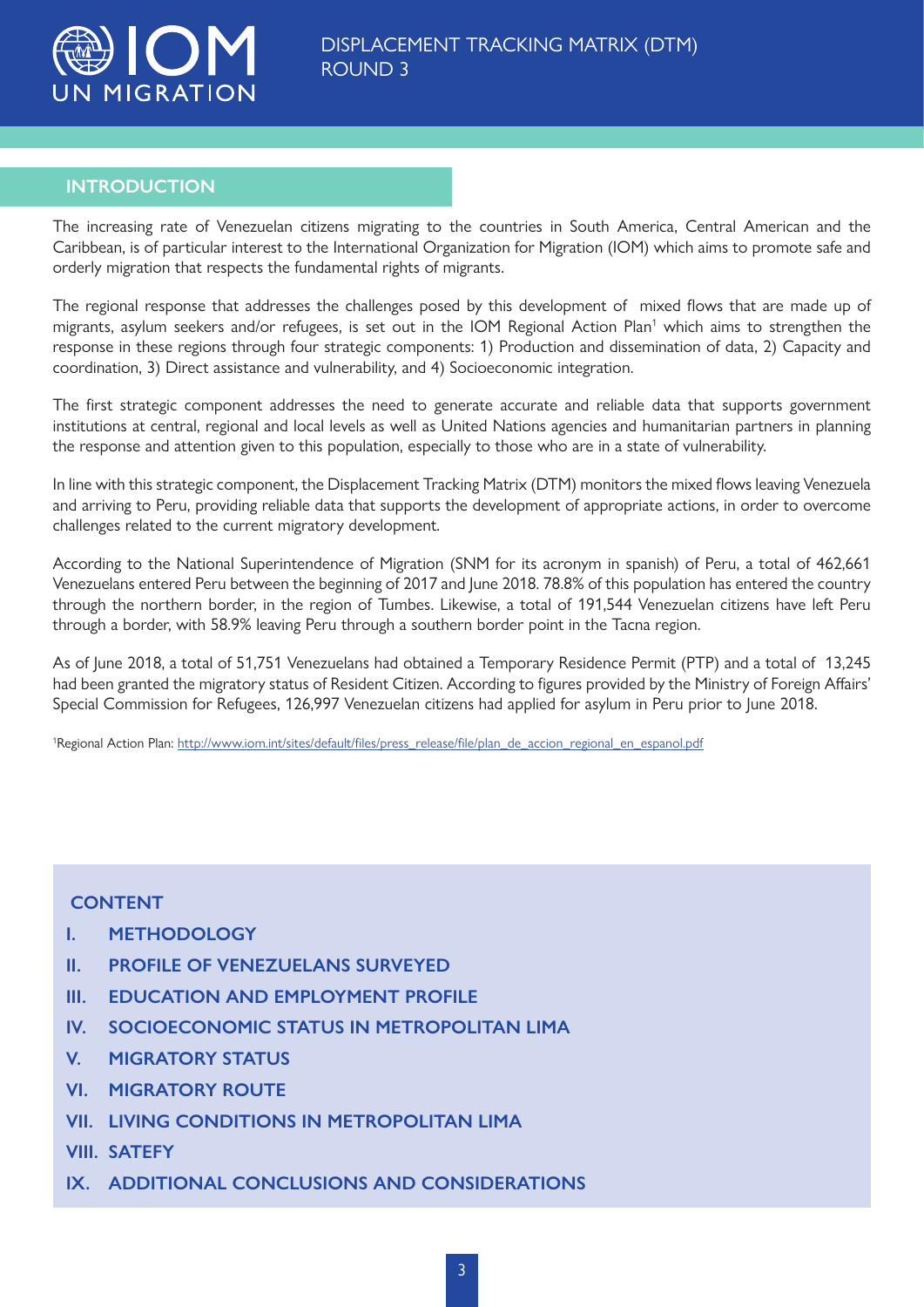<span id="page-3-0"></span>

## **I. METHODOLOGY**

The Displacement Tracking Matrix (DTM) is a global IOM tool that captures, processes and disseminates information on areas of displacement, the different phases of human mobility, as well as the needs of these populations around the world.

IOM has implemented this tool in South America, in wide range of contexts, and to monitor the migration of the Venezuelan population - from their country of origin to their final place of destination.

IOM Peru has implemented three rounds of DTM:

- **•ROUND 1 (R1):** Implemented at the northern and southern borders of the country, between September and October 2017.
- **•ROUND 2 (R2):** Implemented at the northern and southern borders of the country as well as at points with important influx in Metropolitan Lima, between December 2017 and January 2018.
- **•ROUND 3 (R3)**: Implemented at the northern and southern borders of the country and at points with important numbers of migrant influx in Metropolitan Lima between April and May 2018.

For an effective implementation of the DTM, an area assessment was conducted to determine the points of entry and exit of the Venezuelan population into the country. In addition, the number of people surveyed at the borders corresponds to a representative sample of the Venezuelan citizens, based on data and official statistics from migration authorities in Peru. A non-probabilistic sampling was taken in Metropolitan Lima at the points of influx of the Venezuelan population.

The third DTM round was implemented at the main official border points of entry and exit: at the CEBAF Tumbes Border Control Point (BCP), on the border with Ecuador, and the Santa Rosa BCP on the Chilean border.

In the case of Metropolitan Lima, the information was collected in places wth a high concentration of Venezuelan people. The sample for this DTM corresponds to 1,636 Venezuelans, surveyed in the regions of Tumbes, Lima and Tacna.

| Lima          | 700  |
|---------------|------|
| <b>Tumbes</b> | 775  |
| Tacna         | 161  |
| <b>TOTAL</b>  | 1636 |

## **GLOSSARY**

**Migration flow:** The number of migrants counted as moving or being authorized to move to, or from, a given location in a defined period of time (IOM, 2011).

**Migrant:** Any person who is moving or has moved across an international border or within a State away from his/her habitual place of residence, regardless of (1) the person's legal status; (2) whether the movement is voluntary or involuntary; (3) what the causes for the movement are; or (4) what the length of the stay is.

**Refugee:** A person who, "owing to a *well-founded fear of being persecuted for reasons of race, religion, nationality, membership of a particular social group or political opinion, is outside the country of his nationality and is unable, or owing to such fear, is unwilling to avail himself of the protection of that country; or who, not having a nationality and being outside the country of his former habitual residence as a result of such events, is unable or, owing to such fear, is unwilling to return to it*" (Art. 1(A)(2), 1951 Refugee Convention, Art. 1A(2), modified based on the 1967 Protocol ).

**Mixed flows:** Flows of people moving across international borders (in general), composed of migrants, asylum seekers and/or refugees, as well as people in need of international protection.

**Binational Border Attention Center (CEBAF, based on its Spanish name):** Attention center at the borders responsible for managing migratory movemements and customs. In Peru, CEBAF centers are located in Tumbes (at the northern border with Ecuador) and in Tacna and Puno (at the southern border with Chile and Bolivia respectively).

**Border Control Point (BCP):** Official point put in place by the State for the monitoring of migrants at the borders.

**Temporary Permit of Permanence (PTP):** Document issued by the National Superintendence of Migration of Peru that allows to prove the regular migratory status of Venezuelan citizens in Peru for a period of one year and to pursue activities within the scope of the Peruvian legislation.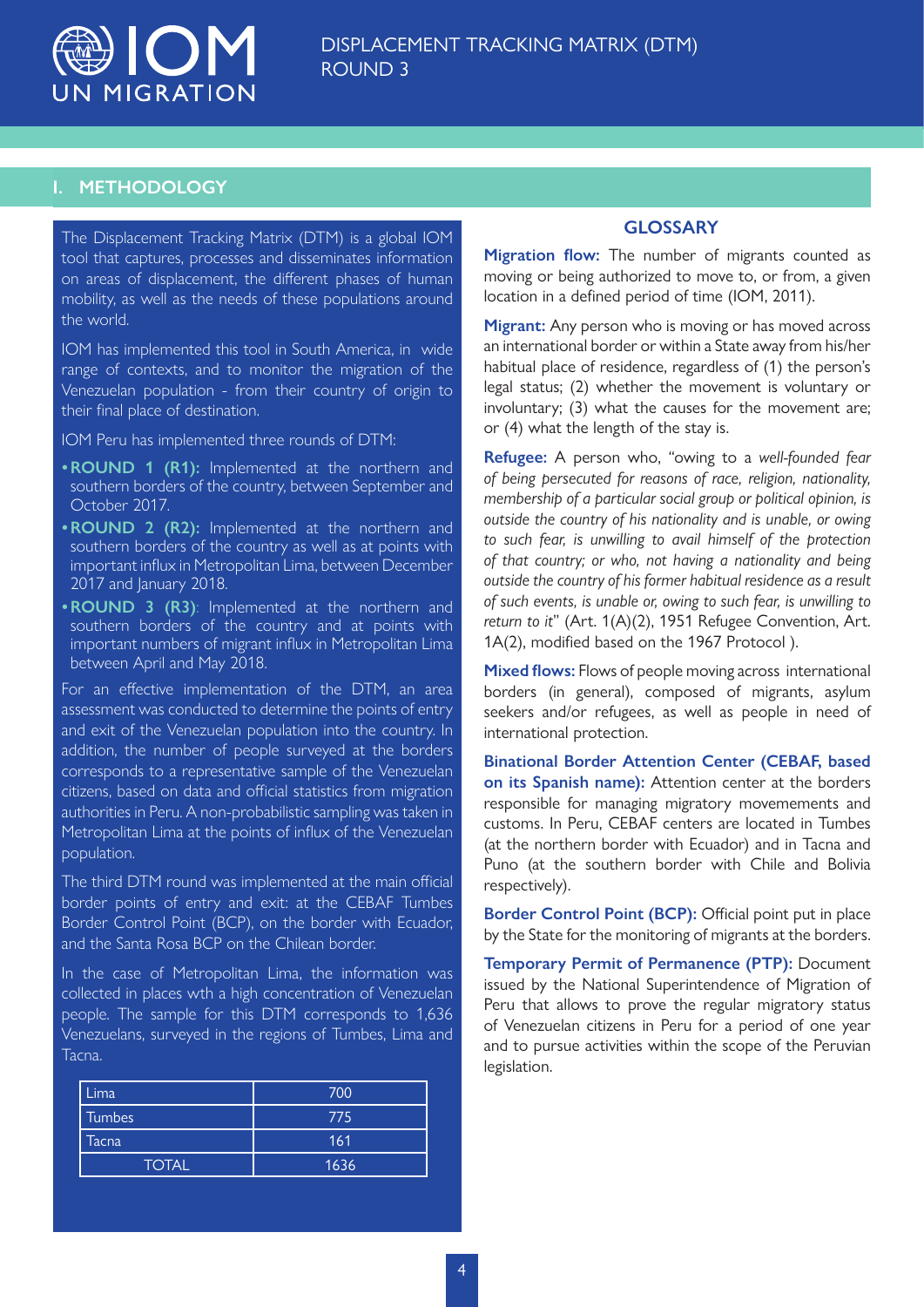<span id="page-4-0"></span>

## **II. PROFILE OF VENEZUELANS SURVEYED**



\* The surveys were aimed at people over 18 years old

9.8%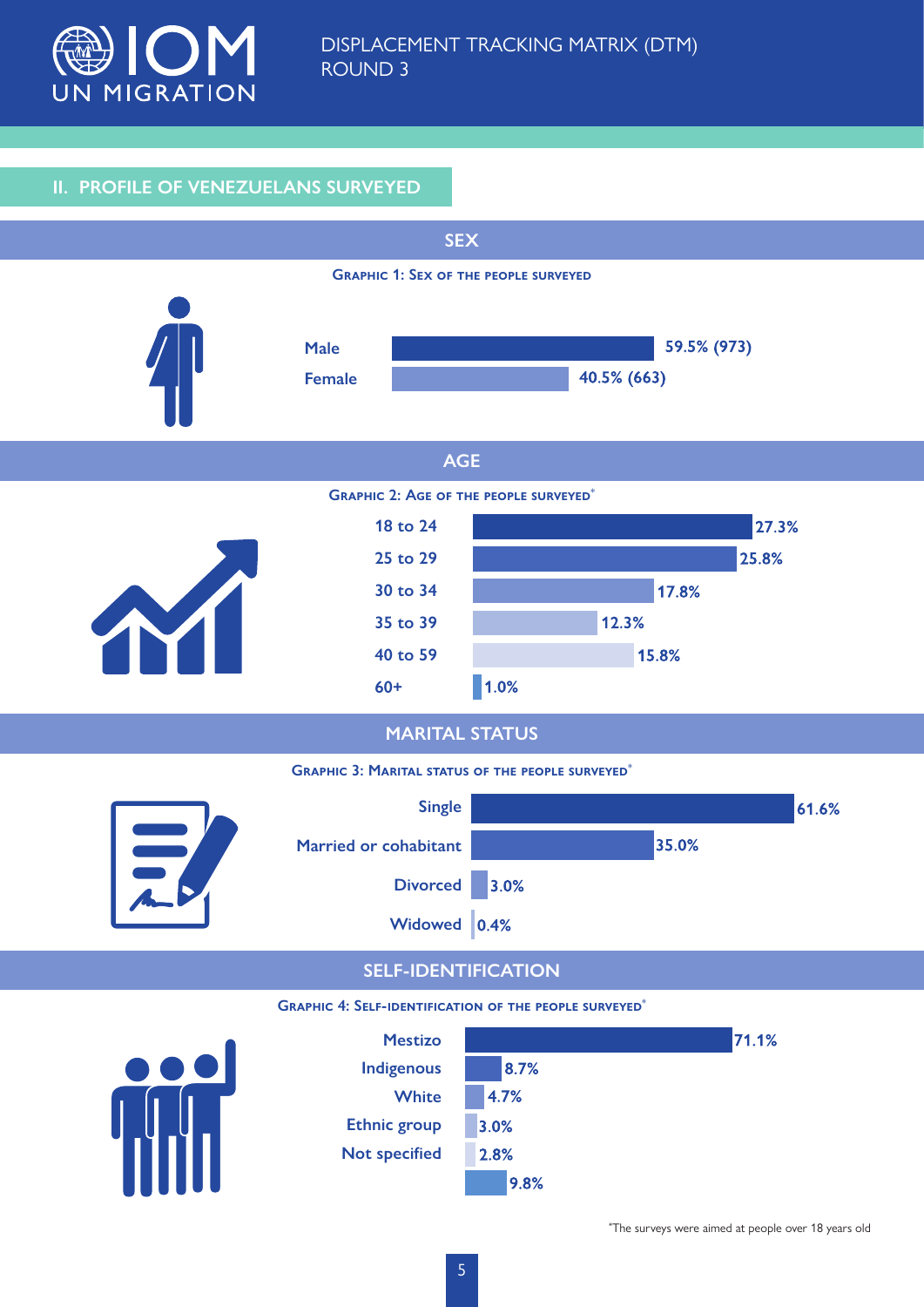

## **III. EDUCATION AND EMPLOYMENT PROFILE**

Of the total population surveyed, 34.8% had obtained varying levels of Basic Regular Education (BRE), while 65.2% have completed or started higher education. Of those surveyed who have only one level of BRE, 85.8% had a completed secondary education. A lower percentage obtained an incomplete secondary education (9.1%) as well as a completed primary education  $(4.6\%)$ .



#### **Graphic 6: Higher Education**



Of the 65.2% of surveyed individuals that have obtained some level of higher education, 47.1% completed university studies, while 26.4% completed education at a superior technical level. The population who failed to complete their higher education represents 23.3%. The latter may have the Incomplete wish to complete their studies in Peru.

> It is important to note that from 2017 to date, the National Superintendence of Higher University Education has registered and recognized 1,805 academic diplomas of Venezuelans in Peru.

Of the total population surveyed, most people where employed before leaving Venezuela. 52.4% were dependent workers and 29.1% worked as independent contractors. Of the remaining respondents, 10.0% were unemployed, 7.5% were students and 1% were retired.





6.9%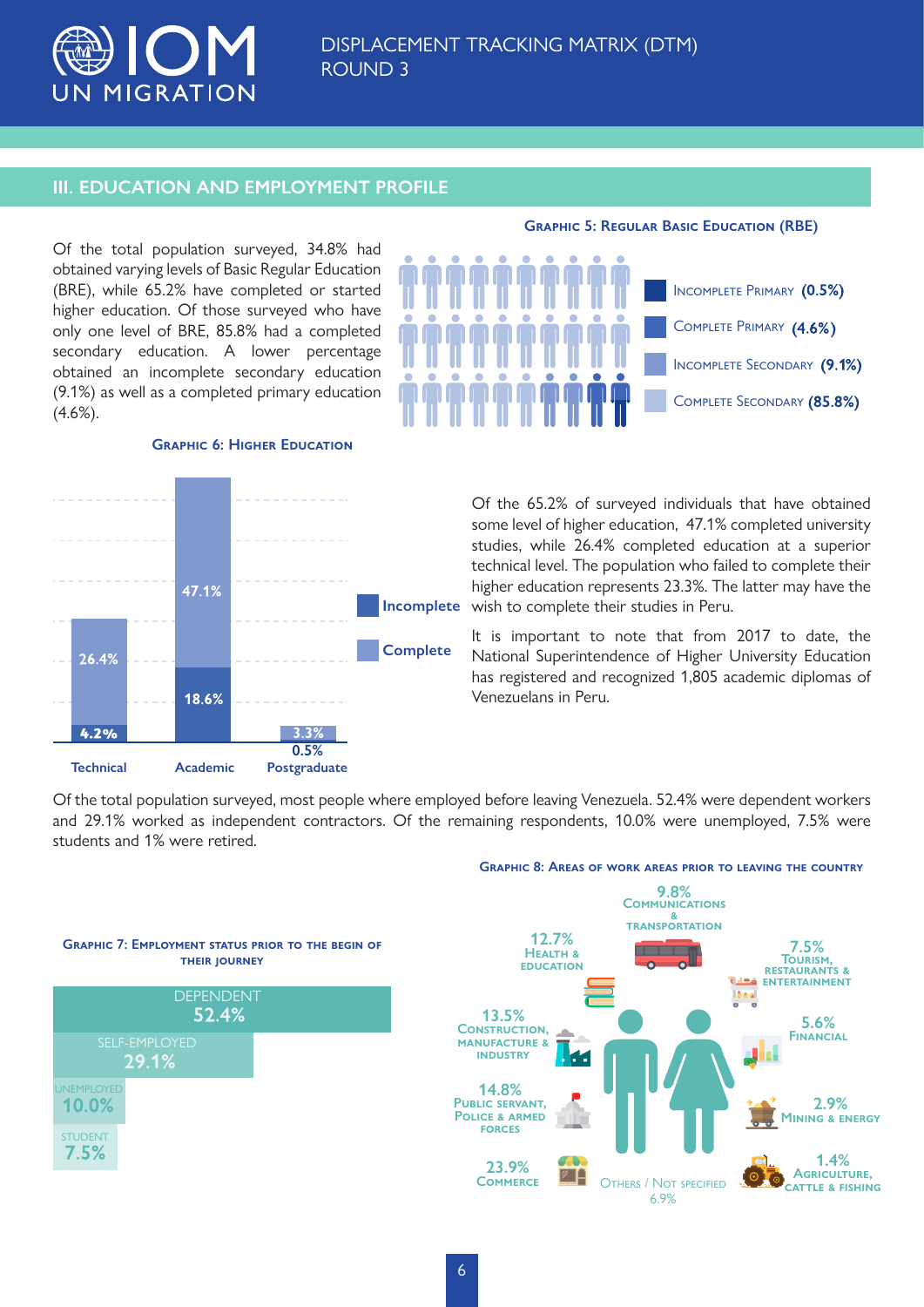<span id="page-6-0"></span>

## **IV. SOCIOECONOMIC STATUS IN METROPOLITAN LIMA**

DTM R3 collected information from 700 Venezuelan persons in Metropolitan Lima. Of these, 71.3% have a job, whether as dependent employee or as self-employed worker. However, a considerable 28.1% are unemployed. Of those who are currently employed, 61.9% are based in the commercial and in the tourism sectors as well as in restaurants and the entertainment sector. The remaining 9.4% of individuals work in the construction, manufacturing and industry sectors.

#### **Graphic 9: Current employmenmt status in metropolitan Lima**



In relation to the monthly salaries of those who are working, 46% earn a monthly salary between 984 and 1968 Peruvian Sol (PEN) (equivalent to approx. 300-600 USD); 34% earn between 656 and 984 PEN (approx. 200-300 USD); and 11%



earn less than 656 PEN / 200 USD per month. In relation to informal employment, 85% of respondents work without having signed a work contract.



66.3% of the people surveyed in Metropolitan Lima sends remittances to their relatives and/or acquaintances in Venezuela; of these, 63.4% do so through bank transfers and/or by using delivery agencies, and 33.8% of respondents send remittances through independent parties offering the service.

**Graphic 11: Preferred ways to send remittances**



It is important to highlight that, out of the people who have carried out some economic activity in Metropolitan Lima, 20.2% were paid less than what was agreed upon, and 8.5% has not recieved any payment. On the other hand, 76.1% of surveyed people hold a bank account in a financial institution in Peru.



**Graphic 12: Have you worked or performed any activity without receiving the agreed payment in Metropolitan Lima?**

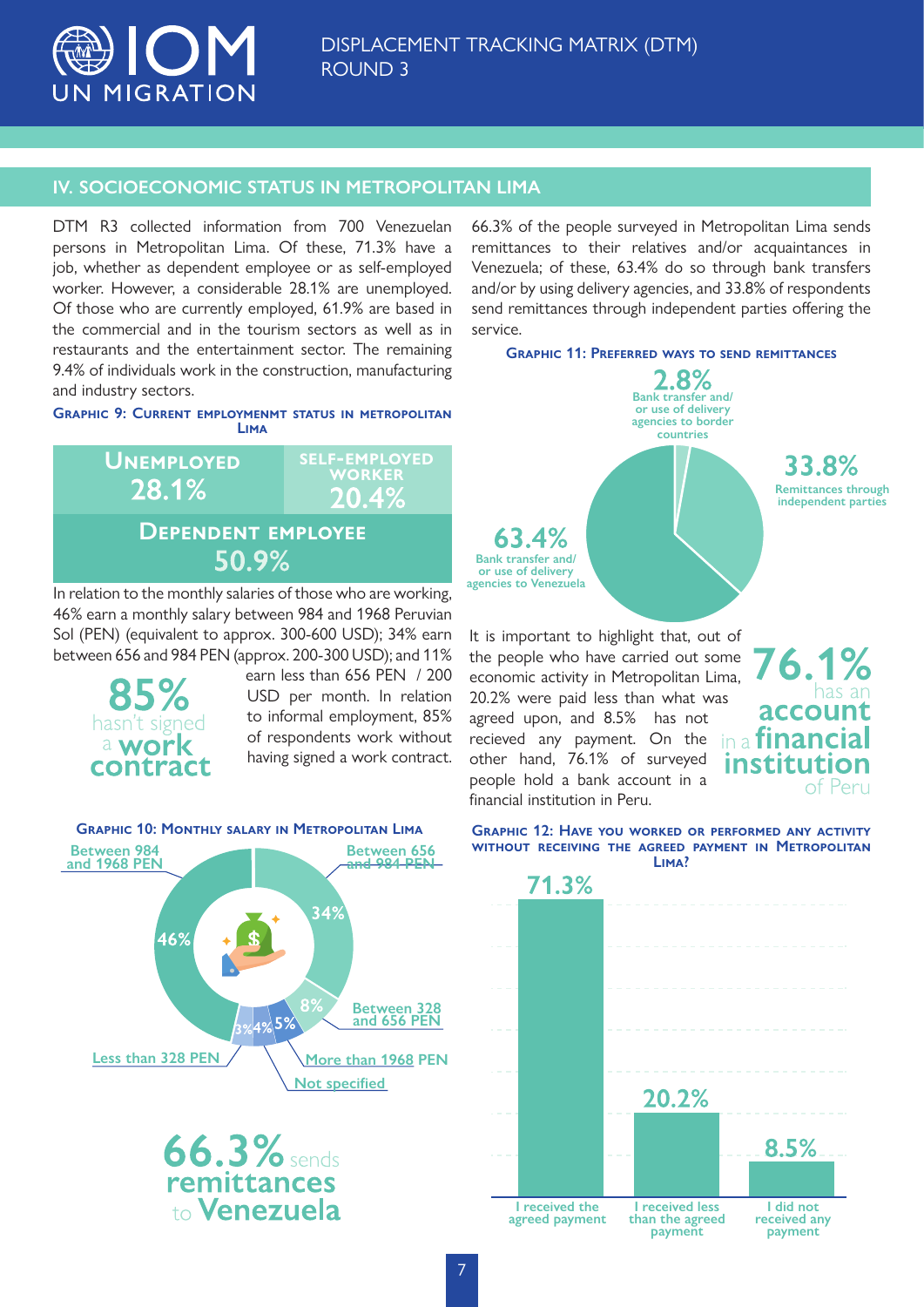

## **V. MIGRATORY STATUS**

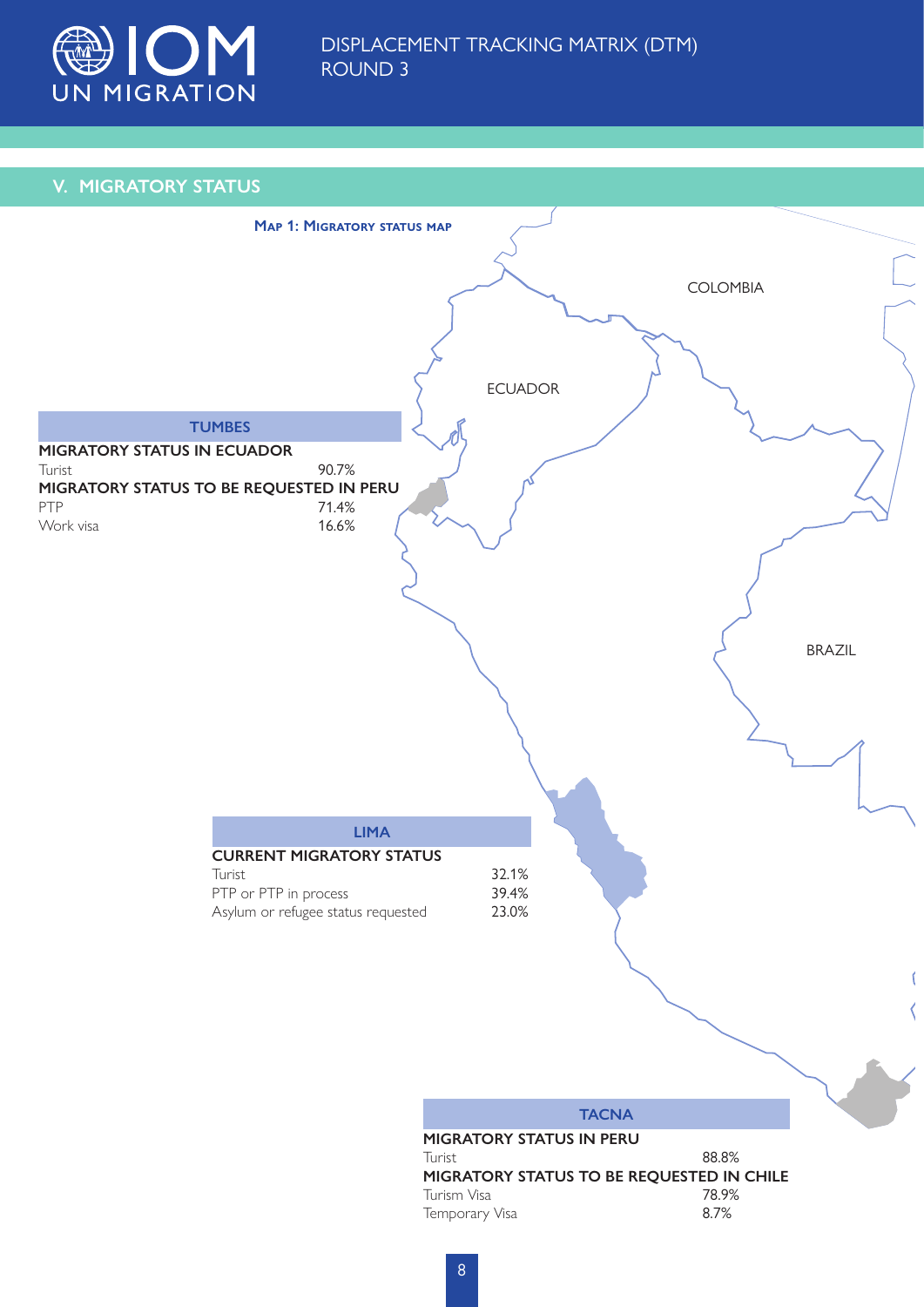

## DISPLACEMENT TRACKING MATRIX (DTM) ROUND 3

#### **Identity and travel document**





94.3% of the people surveyed in Metropolitan Lima used a passport as identity document, 78.4% a birth certificate and 12.4% an identity card. 3.4% does not possess any identity document or any other type or certificate.

In the case of people who entered Peru through Tumbes, 72% of the individuals surveyed presented a passport, while 21.3% used an identify card. In the case of those who intend to continue their journey to Chile, 96% will present a passport.



**GRAPHIC 13: TYPE OF IDENTITY DOCUMENT** 

## **VI. MIGRATORY ROUTE**

#### **Start of journey and reason for migrating**

26.8% of the people surveyed relocated to a city within Venezuela before starting their migration journey. Of the 24 Venezuelan states, eight have been identifies as the places of origin of the people surveyed for this third report. 17% began their journey in Caracas, the capital city; 11% in Carabobo; 10% in Lara; 9% in Tachira; 7% in Zulia; 6% in Merida; and 5% in the state of Anzoategui. **Map 2: State of those who**<br> **Map 2: State who**<br> **Map 2: State whore the passport**<br> **Map 2: States where the journey began**<br> **Pape 2: States where the journey began**<br>
Map 2: States where the journey began<br>
Pap 2: States wh

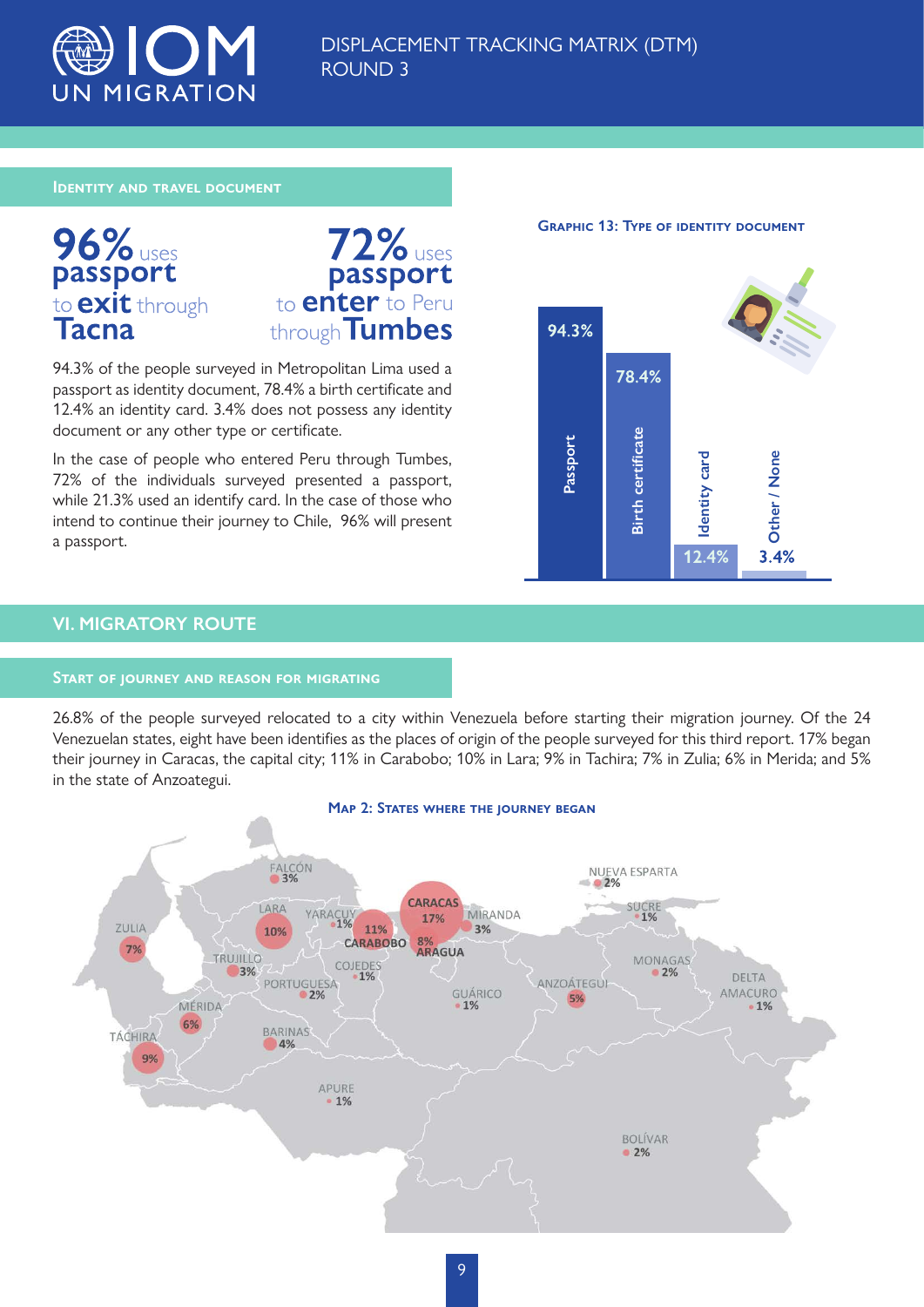

Of the 1,636 people surveyed, the main reasons for leaving their country were related to: (1) economic and/or employment opportunities, (2) lack of access to food, (3) insecurity and (4) family reunification.



#### **Graphic 14: Main reasons to migrate**

#### **Place of transit**

In the context of this study, a place of transit refers to the **MAP 3: TRANSIT COUNTRIES** last place where a Venezuelan migrant has stayed for more than ten days before reaching the point of information collection. Of the total of the people surveyed, the majority (87.3%) traveled directly from Venezuela, meaning they did not stop in any city for more than ten days, before being surveyed.

It is important to note that 207 people had remained in a city of transit before reaching the survey point in Peru. They represent 12.7% of the total surveyed. Of this **87.3%** total, 34.6% remained in Ecuador, 25.2% in a city within Peru and 14 people (6.8%) stayed in another country.

VENEZUELA

**4.5%**

COLOMBIA

**4.4%**

**CUADO** 

**3.2%**

#### **Country of final destination**



PERL The population that was surveyed upon entering the country through Tumbes, declared Peru (95.6%), Chile (2.5%) and Argentina (1.9%) as countries of final destination. Likewise, those who were surveyed upon exiting the country though Tacna, indicated that Chile (50.3%) and Argentina (46.6%) would be their main countries of final destination. 3.1% of the respondents indicated a final destination different to Chile and Argentina. Of the population surveyed in Lima, the majority selected Peru as their destination country (89.7%).

#### **Average journey cost from Venezuela**

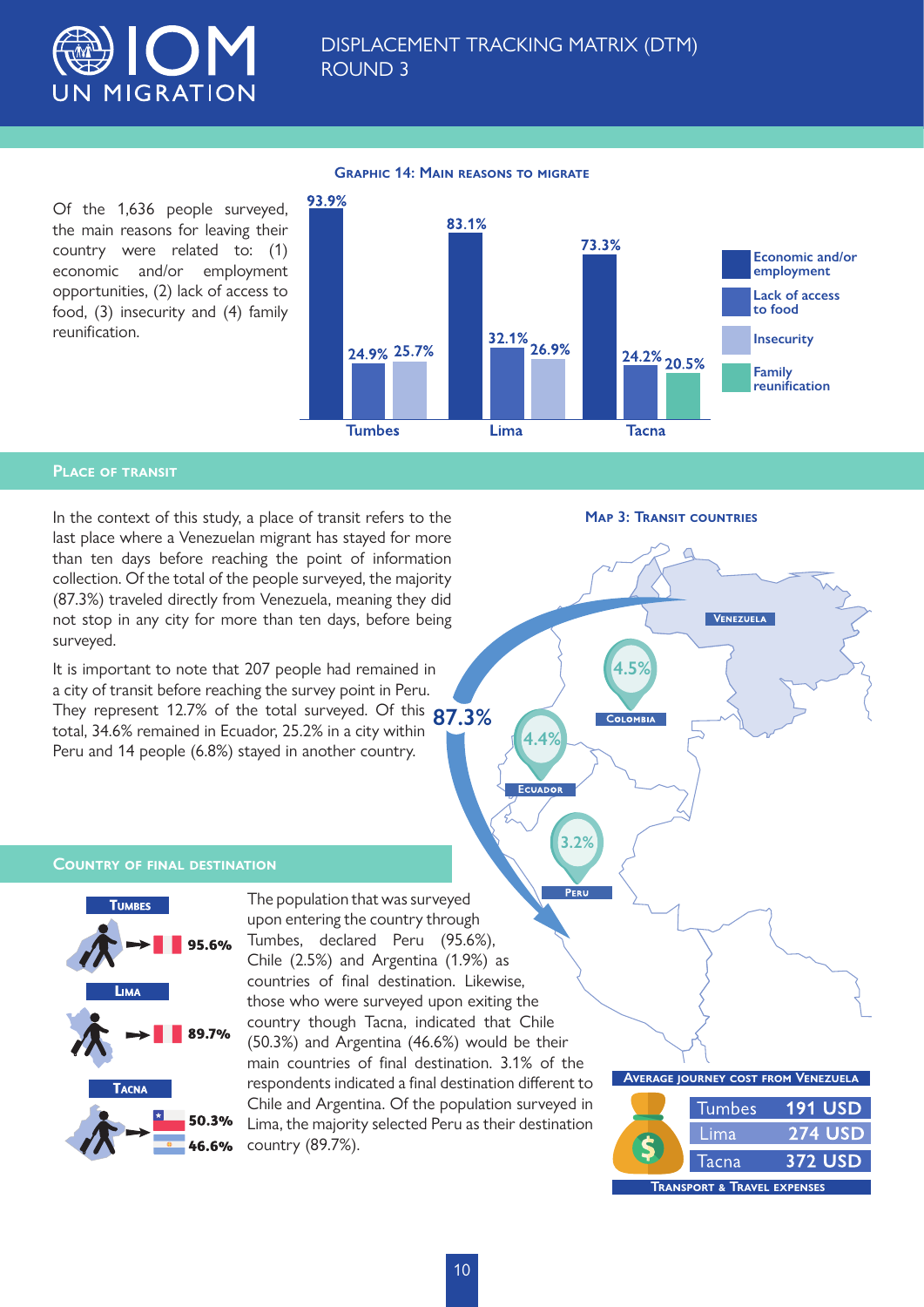<span id="page-10-0"></span>

#### **Graphic 15: Main reasons to choose the country of destination**



Of the people surveyed in Tumbes at the northern border, 69.4% indicated socioeconomic conditions as the main reason for choosing the country of destination. Likewise, of those surveyed in Tacna at the southern border, 47.2% indicated the same reason.

Another principle motive that was indicated was family reunification, which was selected by 43.2% of the people surveyed in Tumbes and 52.8% of those in Tacna.

## **VII. LIVING CONDITIONS IN METROPOLITAN LIMA**

The Venezuelan population surveyed in Metropolitan Lima reported residency in the districts of San Martín de Porres (11.9%), Los Olivos (9.9%), San Juan de Lurigancho (6.4%), San Miguel (6.3%), Chorrillos (5.9%), Santiago de Surco (5.4%), San Juan de Miraflores (4%), Lima Cercado (3.3%), Comas (3.3%), Callao (3%), El Agustino (3%), Ate-Vitarte (3%), Santa Anita (3%), Surquillo (2.9%), Magdalena (2.9%) and Independencia (2.6%). The remaining 29.5% are distributed homogeneously in the other 33 districts of Metropolitan Lima and Callao; only 1% live outside the areas of Metropolitan Lima.



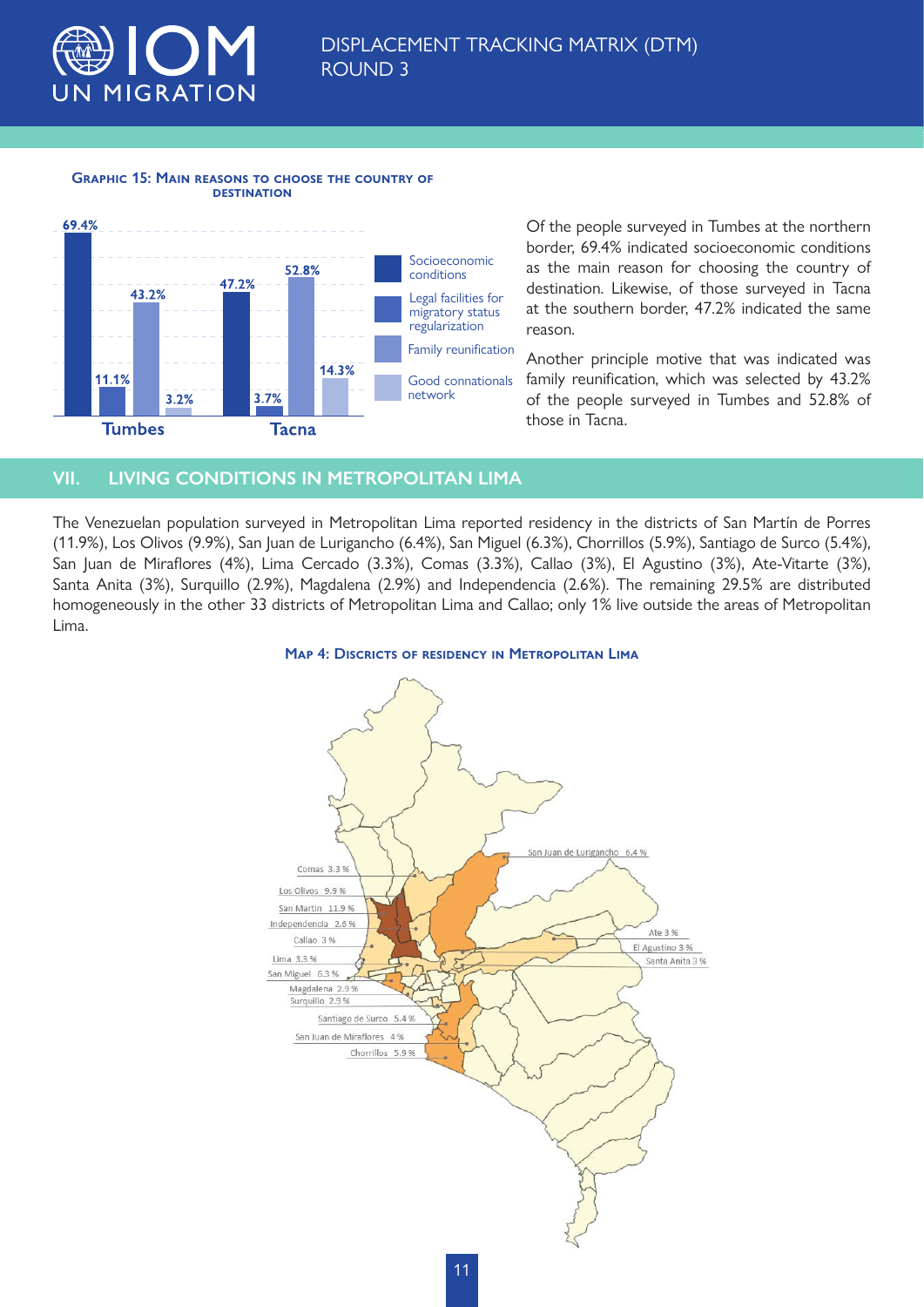

#### **Reasons for staying in Metropolitan Lima**

The main reasons the surveyed population cited for staying in Metropolitan Lima (without Lima being their final destination) were the socioeconomic conditions (44%); the possibility to save money in order to continue on their route (26.6%); the legal facilities they found to regularize their migratory status (12%); the chance for family reunification (10.6%); and a social network with other Venezuelans staying in the city of Lima (5.3%).





### **Housing in Metropolitan Lima**

. റൗ

27.6%

22.0%

Regarding the time of residency in Metropolitan Lima, 23.9% of the people surveyed indicated that they have been in Lima for less than one month; 19.4%, between 1 y 3 months; 31.3%, between 3 y 6 months; and 25.4%, more than 6 months.

62% said they are living with their family; 35.5% with friends; and 10.5% indicated living alone. Regarding housing conditions, 94.6% indicated living in a rented space and only 2% own a house.

In terms of the number of people sharing a room, 22% live alone in a room, 44.3% share it with one other person, 27.6% with three or four people at most, and 6% share the room with more than five people.



44.3%

person

2 persons

3 to 4 persons

In relation to housing tenure, 94.6% of the people surveyed live in a rented house. 70% have a family relative living elsewhere, and 3.3% live in a temporary home or shelter.

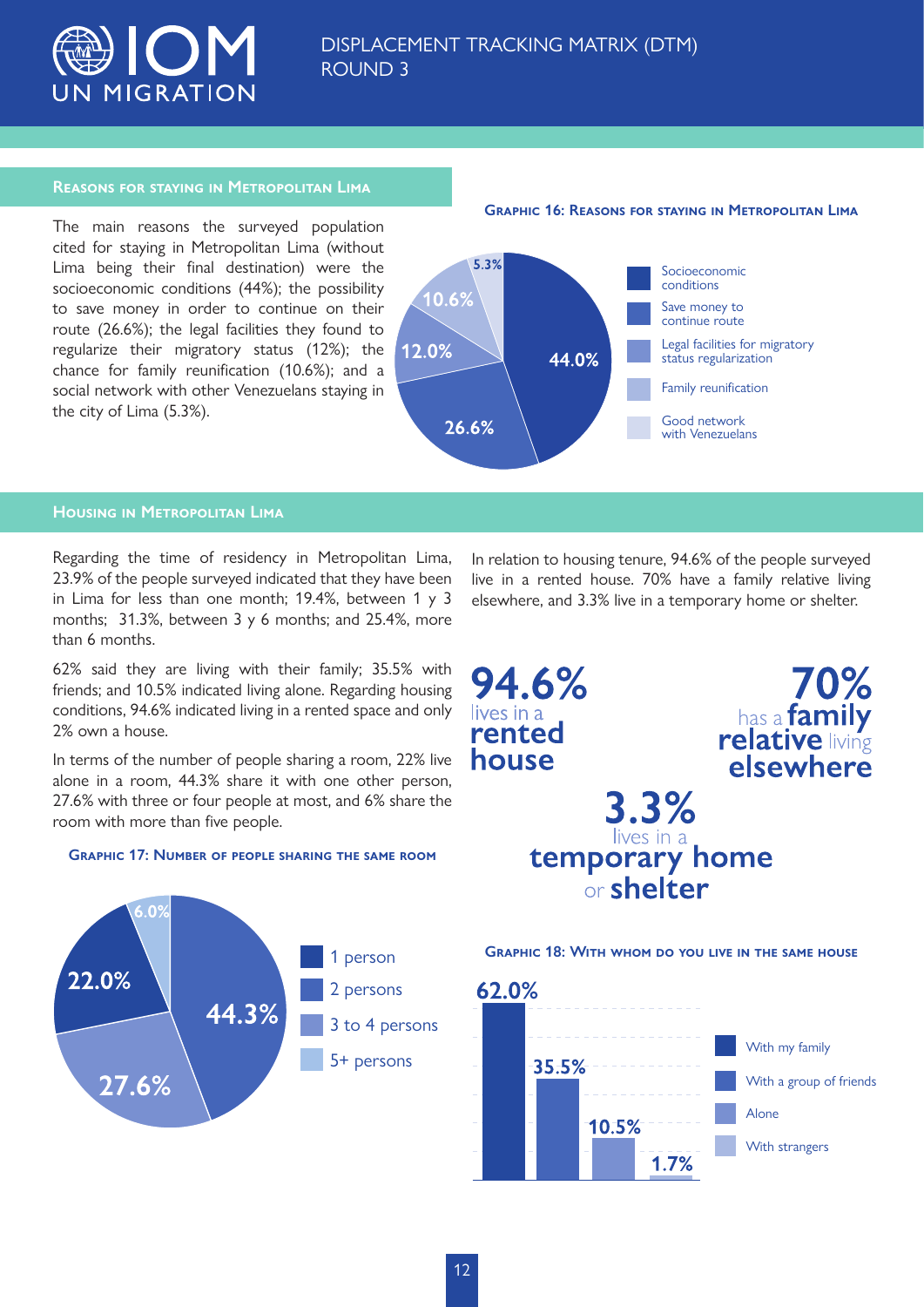

### **Food in Metropolitan Lima**

22.3% of Venezuelans surveyed and living in Metropolitan Lima have, at some point, run out of food at home due to lack of finances.

70% of the people surveyed consumed three meals a day, while 13.1% had two meals a day and 1.7% ate only one meal a day.



#### **Safety in Metropolitan Lima**

When asked "Do you feel safe in Lima?", 10.1% of the people surveyed said they did not feel safe. Of these, 70.4% mentioned that the main reasons are crime and theft; another 14.1% indicated sexual harrasment as a factor of insecurity.



10%<br>doesn't feel safe

## **VIII. SAFETY**

#### **Health needs**



Of the Venezuelans surveyed who entered Peru, 4.9% indicated experiencing a health issue and of these, 76% claimed to require permanent treatment and/or take daily medications. In the case of Metropolitan Lima, 9.1% of the people surveyed presented a health issue and of these, 76.6% stated that they require permanent treatment and/or take daily medications. In addition, 6.9% of the people surveyed upon leaving the country claimed to present some type of health problem.

In Metropolitan Lima, only 6.4% of the people surveyed confirmed having health insurance. Of this population, 46.7% are affiliated with a public health system and 53.3% own a private insurance.



#### **Graphic 19: Number of daily food rations**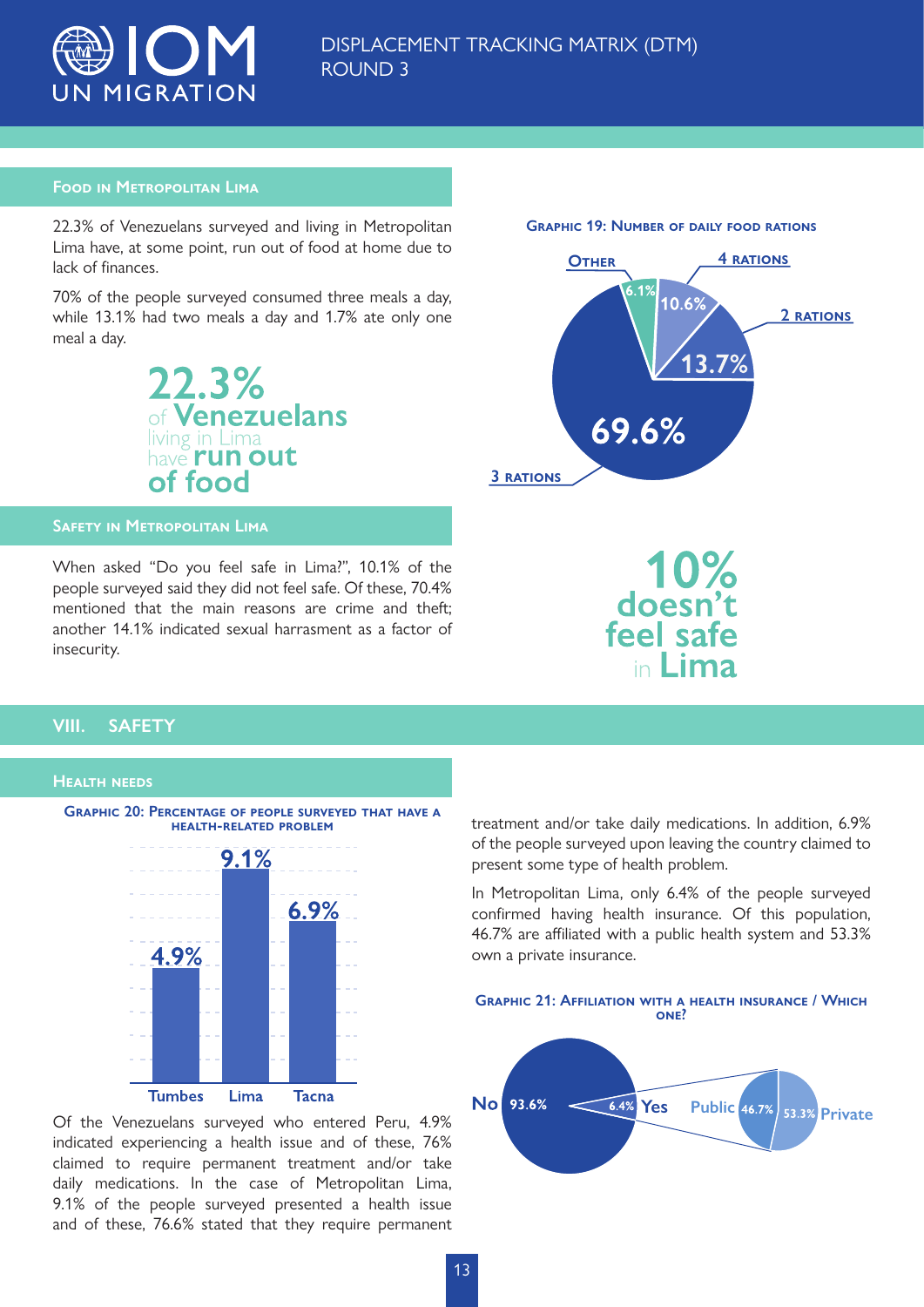

suffer from a **disability**

**persons**

#### **Identified vulnerable population**

In the three data collection points, 49 persons (3.0%) who mentioned having a disability were identified. Of these, 32 (65%) mentioned that their disability is physical. Of the 663 women surveyed, 19 were pregnant (2.9%) and 18 were lactating (2.7%). 124 women surveyed (18.7%) pointed out to be single mothers.



Of those surveyed in Tumbes and Tacna, 55.7% indicated having children. Of these, 78.3% mentioned that at least one child was in the country of origin, which highlights the prevalence of family segregation. Additionally, 21.5% of the people surveyed at the border traveled with at least one child. In the case of Metropolitan Lima, only 28.9% of the people surveyed claimed to have children under 18 years old living with them.



### **Violence and discrimination**

35.3% of people surveyed in Metropolitan Lima mentioned suffering discriminatory aggressions.In the case of women, 97.8% indicated that they felt discriminated against because of their nationality and 10% because of their sex.

In the case of men, 94.5% indicated that they felt discriminated against because of their nationality.





16.1% of the people surveyed in Metropolitan Lima indicated that they had been victims of violence. Of these, 65.5% reported having suffered verbal violence, 42.2% physical violence and 13.3% sexual violence.

#### **Graphic 23: Types of violenceexperienced, segregated by gender in Metropolitan Lima**

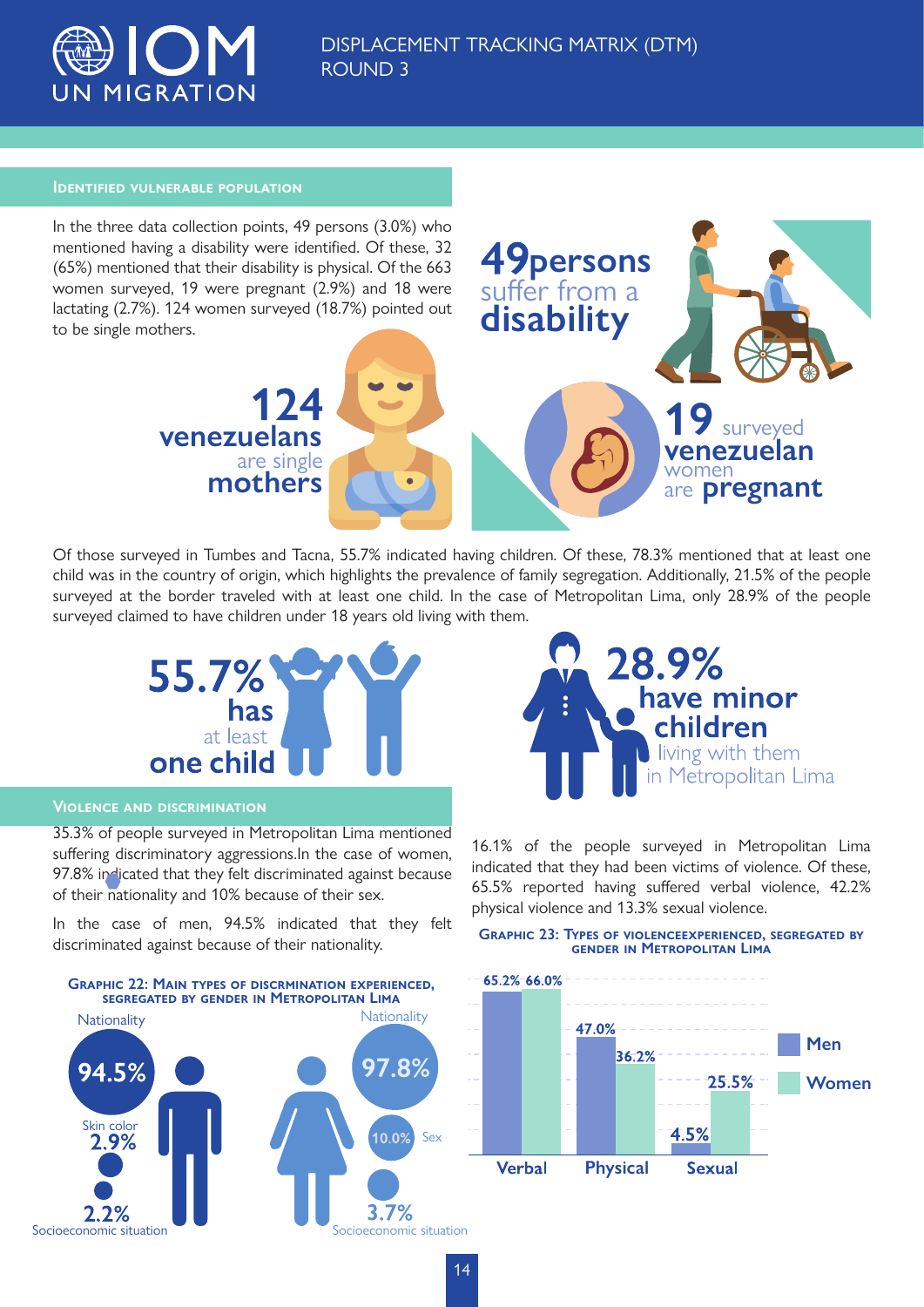

#### **Risks of returning to Venezuela**

Of the total population surveyed, 48.1% (representing 787 Venezuelans) indicated that returning to their country presented some type of risk. The following percentages indicate each type of risk feared:

i. insufficient income to support the family (62.3%) ii. the insecurity in Venezuela putting the family members at risk (55.3%), and iii. limited access to basic services (41.2%)

Those mentioning the national insecurity in Venezuela, indicated that they would be persecuted, assaulted or discriminated against. They also referred to the fear that an armed group would persecute them or could threaten the members of their families.



## **Graphic 24: Main risks of returning to Venezuela**

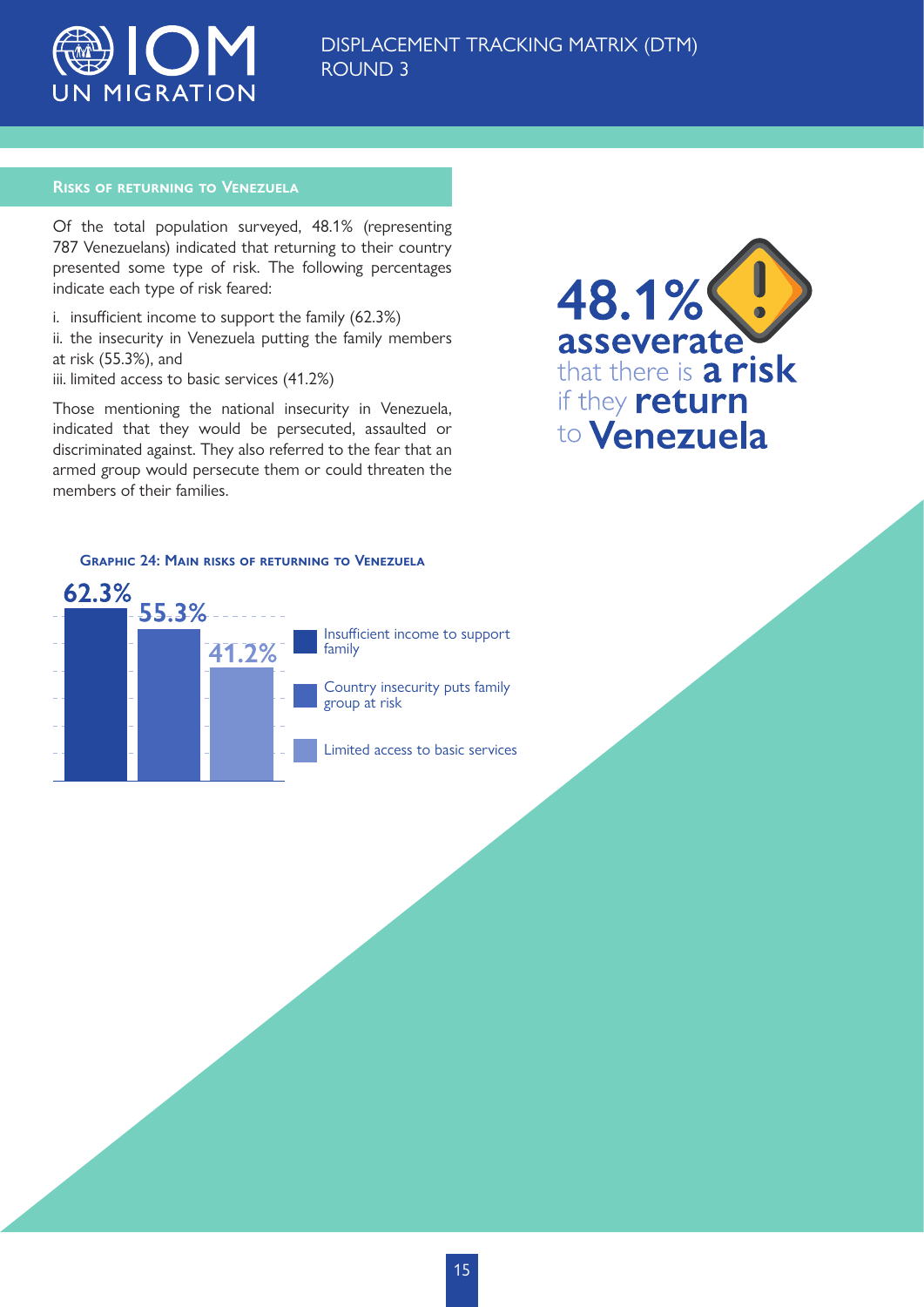<span id="page-15-0"></span>

## **IX. ADDITIONAL CONCLUSIONS AND CONSIDERATIONS**

- Venezuelan migrants who enter the country mainly through the northern border with Ecuador use land transportation. For the most part, the people interviewed traveled directly from Venezuela to Peru without settling in another country.
- At the beginning of 2018, around 150,000 Venezuelan people were living in Peru as residents, holding temporary resident permits or being in the process of applying for refugee status. By June of this year, this figure had doubled, reaching more than 350,000 migrants, making it essential to reevaluate the design of coordinated and articulated responses that could support and complement the efforts of the Peruvian government in order to respond to these migratory flows in a balanced and stable way, prioritizing areas related to health, education and access to employment. So far, this migratory trend is continuing, and progressing in growth.
- Based on the fieldwork carried out by IOM to implement this third round as well as the daily observations by the organization's specialists working in the field, the majority of Venezuelan migrants who arrive to Peru via the Tumbes region are in a situation of vulnerability and need assistance to cover their basic needs in relation to food, hygiene, temporary accommodation and transportation to their destination cities. Additionally, they need information about immigration procedures, asylum application processes, access to health, education and work.
- The persons surveyed are, for the most part, economically active, with some level of education, either in regular basic education or technical level and/or higher. Also, there is a significant percentage of people who have left their higher education institution without completing it, so it is likely that they will need access to educational services in Peru.
- It is confirmed, once again, that the main reason for leaving Venezuela has been related to economic and/or labor reasons. It is important to point out that the need to obtain employment and the number of opportunities within the informal market can expose migrants to situations of labor exploitation, scams and other risks, including becoming victims of human trafficking.
- There is information that the number of victims of trafficking for the purpose of sexual exploitation is increasing and that a common form of recruitment has been through false offers of employment.
- Additionally, there is a lack of temporary housing solutions in the northern and southern borders. A considerable number of people who intend to enter or leave Peru, are in a situation of vulnerability and faced with only alimited number of options and/or solutions to their need for temporary shelter.
- An increase in the number of Venezuelan migrants without a valid identity documents has been observed. Persons surveyed affirmed that this situation is due to the fact that in their country of origin it is difficult to get the passport renewed, and, in the case of children, they do not receive an identity card until they are 9 years old.
- In this third round of DTM, more cases of people with specific needs have been found than in previous rounds. There has been an increase in the conditions of vulnerability with which people enter, live and leave the country.
- The search for solutions to combat xenophobia and address anti-migration and anti-refuge discourses is urgent.
- Finally, it is necessary to strengthen the regional, provincial and local capacity to respond to the migratory phenomena of so-called mixed flows, especially in aspects related to the protection of vulnerable people.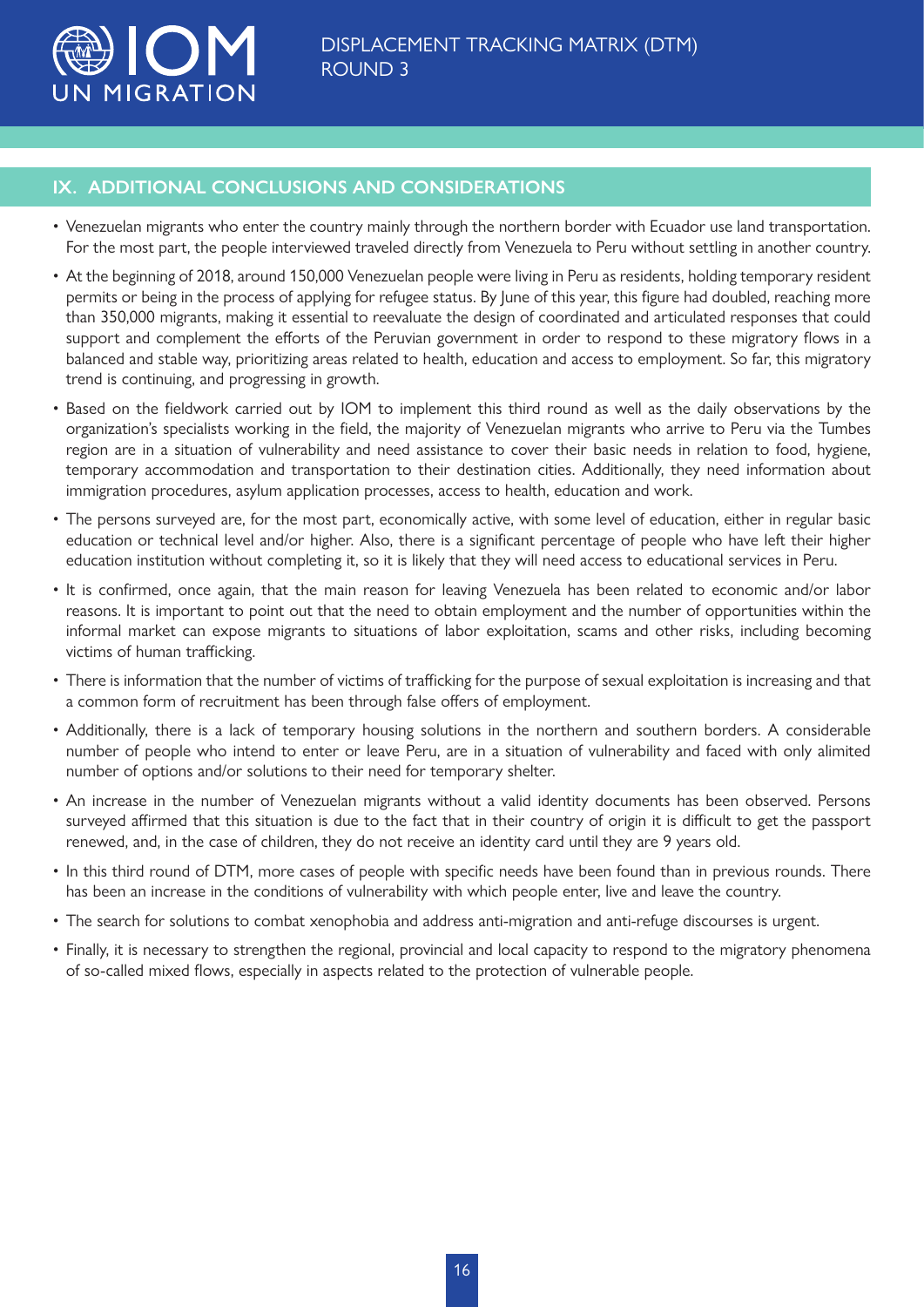